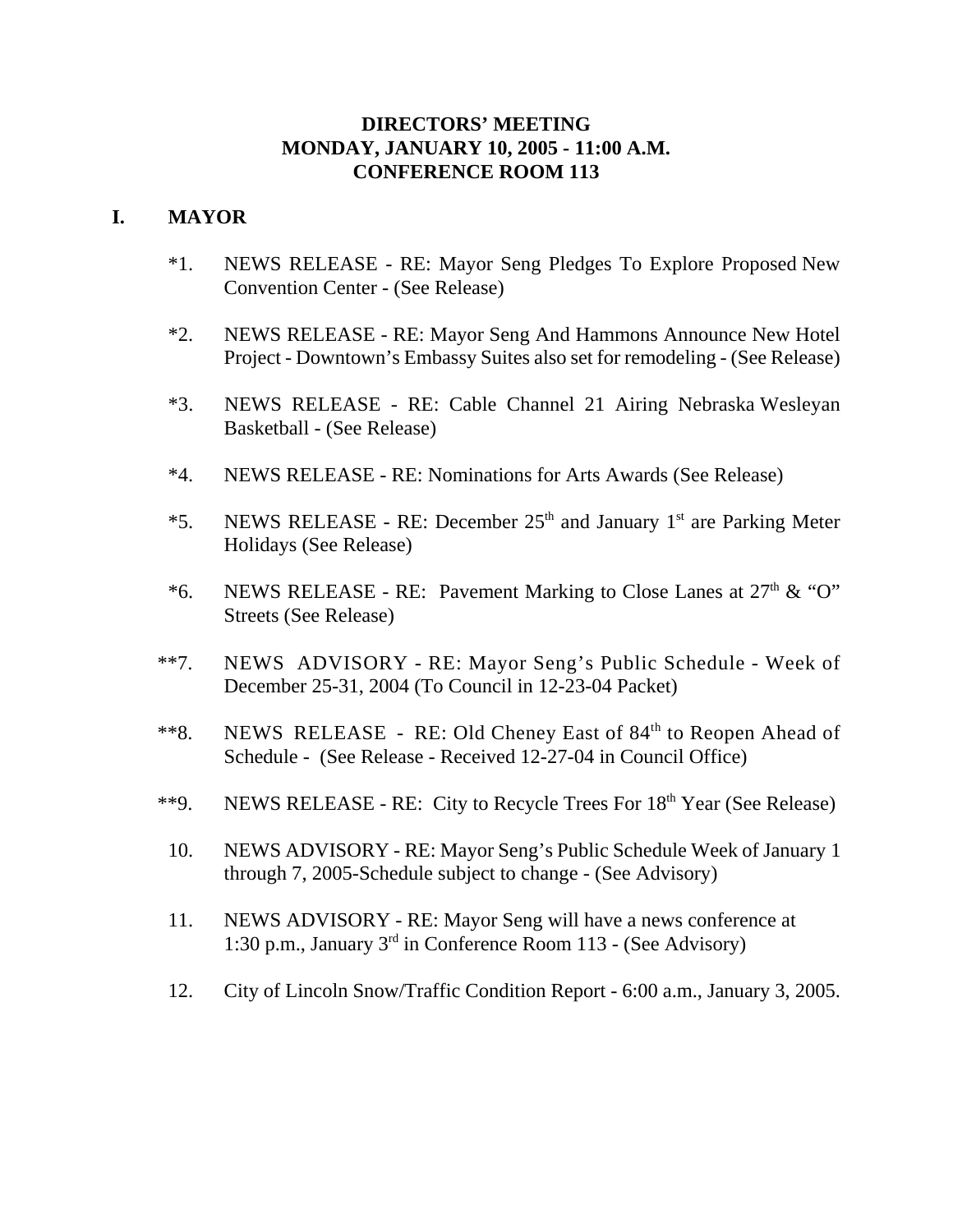- 13. NEWS RELEASE RE: Mayor Seng Announces Results Of Fire Truck Rebid - (See Release)
- 14. NEWS ADVISORY RE: Snow operation reports (See Advisory)
- 15. City of Lincoln Snow/Traffic Condition Report 4:00 p.m., January 3, 2005.
- 16. NEWS RELEASE RE: City's Snow Removal Fund At \$3.36 Million (See Release)
- 17. City of Lincoln Snow/Traffic Condition Report 6:00 a.m., January 4, 2005.
- 18. City of Lincoln Snow/Traffic Condition Report 11:00 a.m., January 4, 2005.
- 19. City of Lincoln Snow/Traffic Condition Report 4:00 p.m., January 4, 2005.
- 20. City of Lincoln Snow/Traffic Condition Report 6:00 a.m., January 5, 2005.
- 21. City of Lincoln Snow/Traffic Condition Report 11:00 a.m., January 5, 2005.
- 22. NEWS ADVISORY RE: Mayor Coleen Seng and Public Works & Utilities officials will have an update on snow operations at 4:00 pm, Wednesday, January  $5<sup>th</sup>$  in Room 113 - (See Advisory)
- 23. NEWS RELEASE RE: Residential Parking Ban To Begin Thursday Morning - (See Release)
- 24. City of Lincoln Snow/Traffic Condition Report 4:00 p.m., January 5, 2005.
- 25. City of Lincoln Snow/Traffic Condition Report 4:00 a.m., January 6, 2005.
- 26. City of Lincoln Snow/Traffic Condition Report 11:00 a.m., January 6, 2005.

#### **II. DIRECTORS**

### **FINANCE DEPARTMENT - BUDGET**

\*1. Actual Compared to Projected Sales Tax Collections 04-05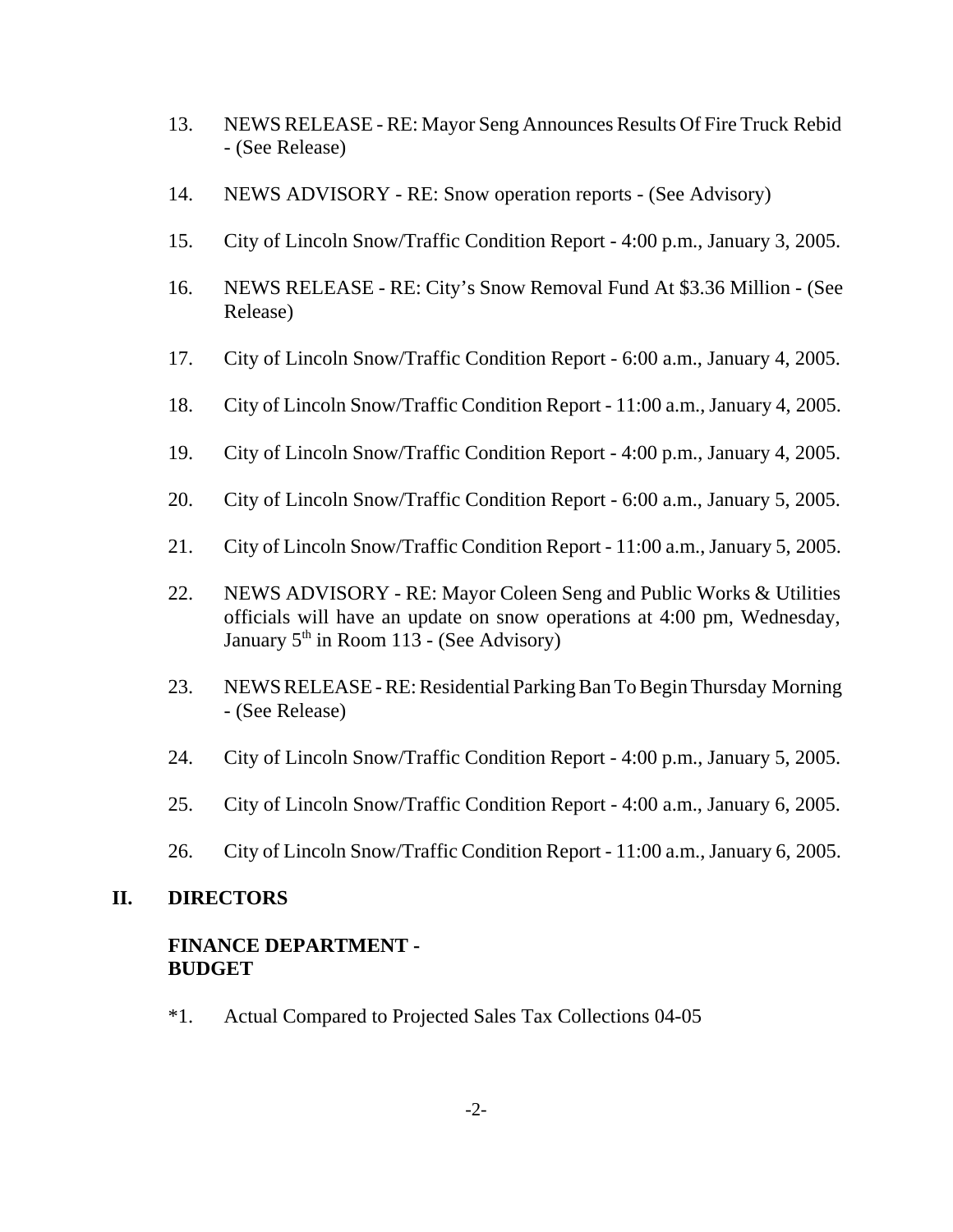- \*2. Gross Sales Tax Collections w/Refunds Added Back In) 1999-2000 through 2004-2005
- \*3. City of Lincoln Sales Tax Refunds 1999-2000 through 2004-2005
- \*4. City of Lincoln Net Sales Tax Collections 1999-2000 through 2004-2005

### **CITY TREASURER**

- \*1. Material from Don Herz, Finance Director & Melinda J. Jones, City Treasurer - RE: Resolution & Finance Department, Treasurer of Lincoln, Nebraska - Investments Purchased December 6 thru December 17, 2004.
- 2. Material from Don Herz, Finance Director & Joel L. Wittrock, Asst. City Treasurer - RE: Resolution & Finance Department, Treasurer of Lincoln, Nebraska - Investments Purchased December 20 thru December 31, 2004.

## **HEALTH**

- \*\*1. NEWS RELEASE RE: Cold Weather Pet Tips (See Release)
	- 2. NEWS RELEASE RE: Lincoln-Lancaster County Safe Kids Coalition Honored At National Conference As Outstanding Safe Kids Week Program - (See Release)

## **PLANNING**

- \*1. Letter from Brian Will to Michael Johnson, Olsson Associates RE: Big Thompson Creek 1<sup>st</sup> Addition - Final Plat #04107 -Generally located at South 56th Street and Bridle Lane - (See Letter)
- \*2. Material from Marvin Krout RE: Planning Department goals for 2005 (See Material)
- <sup>\*</sup>3. Letter from Tom Cajka to Lyle Loth, ESP RE: Vavrina Meadows 22<sup>nd</sup> Addition #04115-Generally located at S.  $14<sup>th</sup>$  Street & Dahlberg Drive - (See Letter)
- $*4$ . Letter RE: Pine Lake Heights South  $10<sup>th</sup>$  Addition Final Plat #04092 -Generally Located at South 30<sup>th</sup> Street and Yankee Hill Road. (See letter)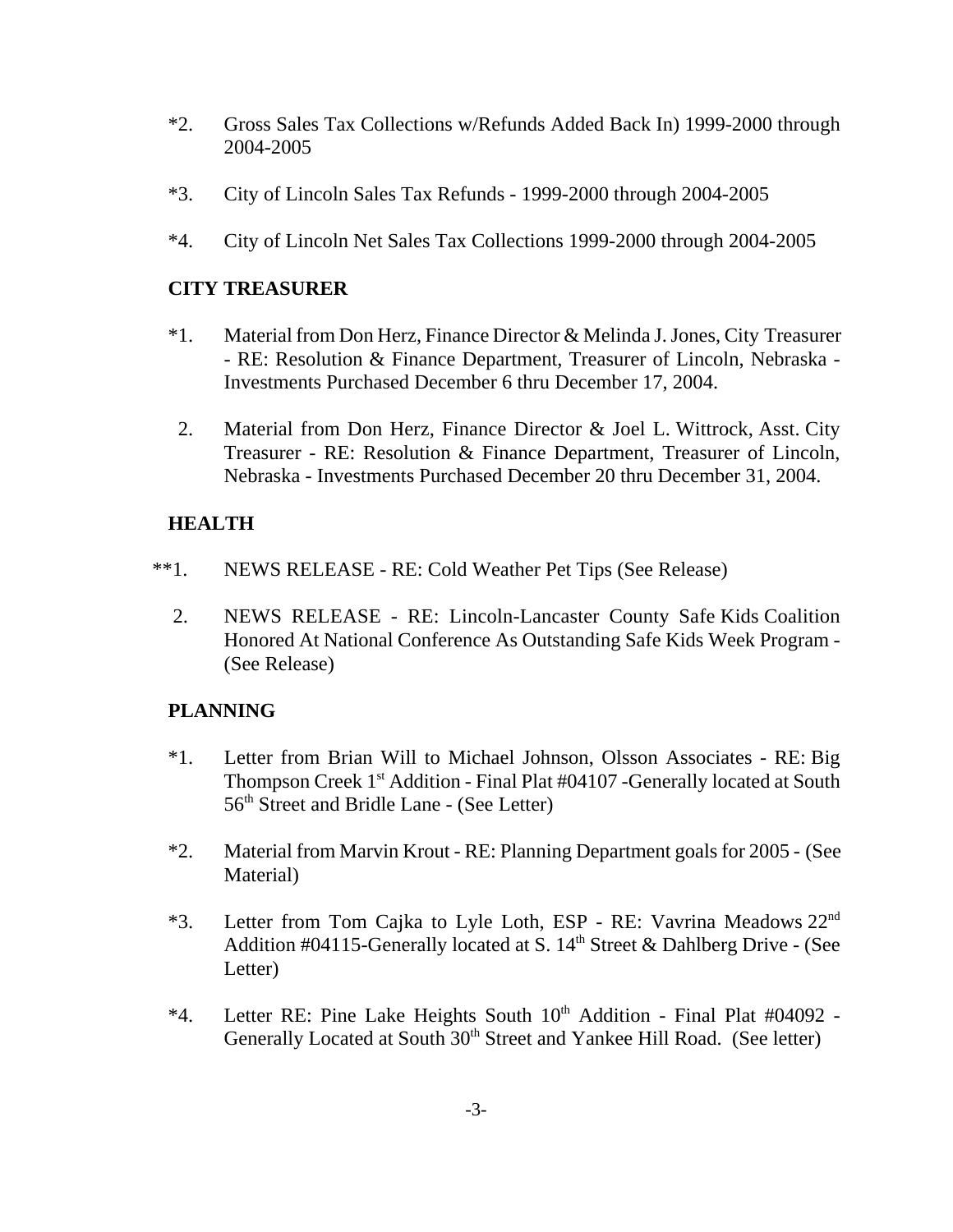- $*5.$  Letter from Becky Horner to M. Johnson RE: Hub Hall Heights  $1<sup>st</sup>$  Addition -Final Plat No. 04087 Generally located at NW 48<sup>th</sup> Street and W. Gary Gately Street (See Letter)
- 6. Letter from Tom Cajka to Terry Rothanzl, Engineering Design Consultants RE: Vintage Heights 20<sup>th</sup> Addition Final Plat #04110-Generally located at S. 97<sup>th</sup> St. and Forest Glen Dr. - (See Letter)
- 7. Letter from Brian Will to Mike Johnson, Olsson Associates RE: Pine Lake Heights South  $12<sup>th</sup>$  Addition-Final Plat #04132-Generally located at South  $30<sup>th</sup>$ Street and Yankee Hill Road - (See Letter)
- 8. Letter from Becky Horner to Nichole Pecka, EDC RE: Stone Bridge Creek  $9<sup>th</sup>$  Addition Final Plat #04099-Generally located at N. 17<sup>th</sup> Court and Redstone Road - (See Letter)
- 9. Letter from Brian Will to Mike Johnson, Olsson Associates RE: Big Thompson Creek 2nd Addition-Final Plat #04117-Generally located at South 56<sup>th</sup> Street and Caavy Road - (See Letter)
- 10. Letter from Brian Will to Daniel Thomson, Olsson Associates RE: Wilderness Ridge  $12<sup>th</sup>$  Addition-Final Plat #04109-Generally located at Wilderness Ridge Drive and Yankee Hill Road - (See Letter)
- 11. Memo from Marvin Krout RE: Request Delay for Action on Airport West Subarea Plan - (See Memo)

## **PLANNING COMMISSION FINAL ACTION . . . . .**

1. Special Permit No. 04065 (On-sale Alcohol - Risky's Sports Bar and Grill-4680 Leighton Avenue) Resolution No. PC-00899 - DENIED.

#### **PUBLIC WORKS & UTILITIES DEPARTMENT**

- \*1. Lincoln Water & Wastewater Systems Fiscal Year 2003-04 Audits (Copy on file in Council Office)
- 2. Memo from Roger Figard RE: Board of Equalization (See Memo)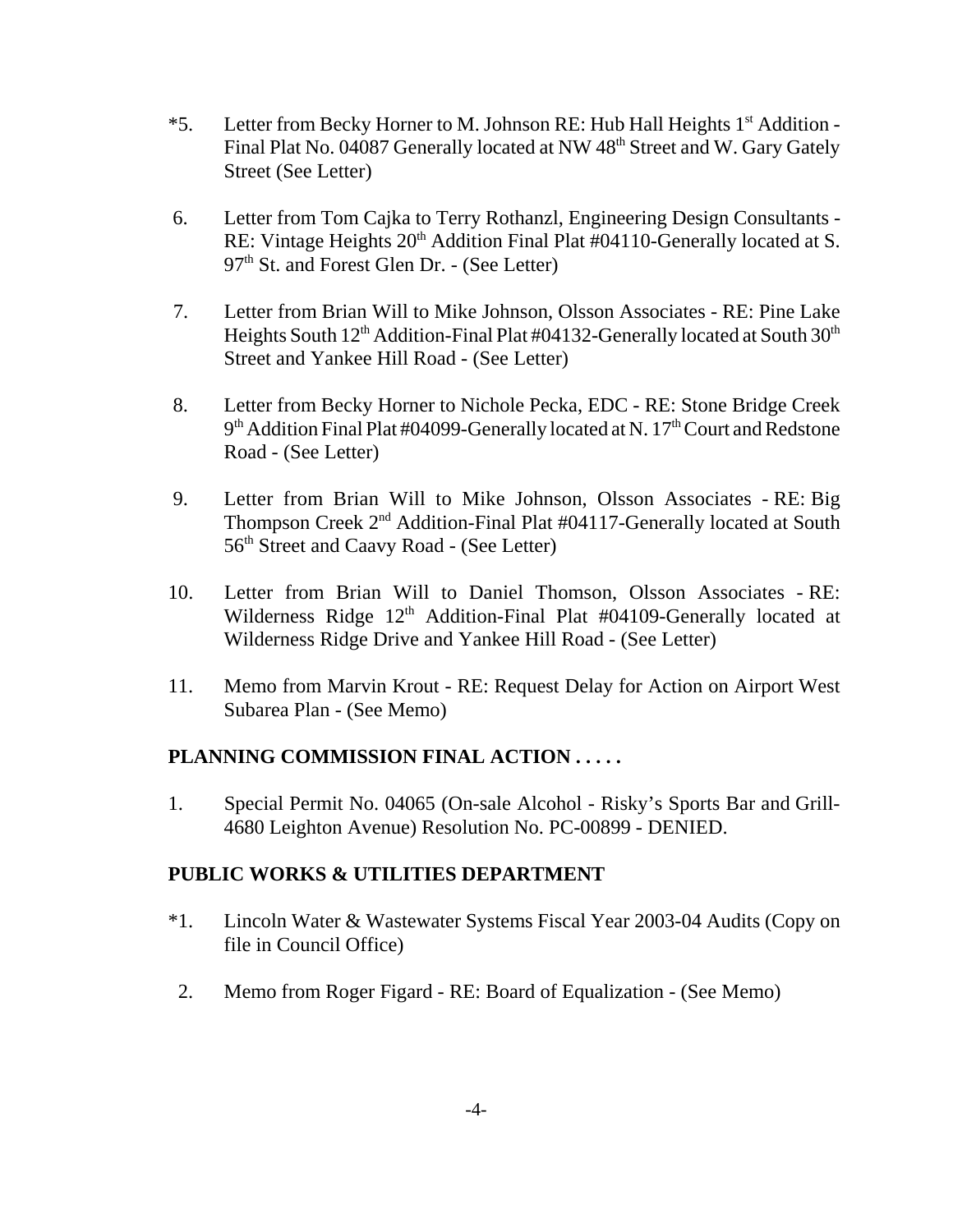### **URBAN DEVELOPMENT**

\*\*1. Letter from Marc Wullschleger to David Heffelbower - RE: September 28, 2004, Relocation Assistance Letter - (See Letter)

## **III. CITY CLERK**

\*\*1. Correspondence from Charles David Heffelbower RE: Request for Compensation Damages from Illegal Demolition of his property by the City.

## **IV. COUNCIL**

## **A. COUNCIL REQUESTS/CORRESPONDENCE**

### **JON CAMP**

- \*1. E-mail from Bob Goemann RE: Bill Boards (See e-mail)
- \*2. Fax'd Letter from Edenton South Homeowners Association President, Cheryl Stubbendieck RE: Thanks for Supporting Sidewalk Waiver Request. (See letter)

## **JONATHAN COOK**

- \*1. Response Letter & Material from Al Lee, Public Works & Utilities Department to Ann Brandt on RFI#121 - RE: Stop signs at  $30<sup>th</sup>$  & Calvert -(See Material)
- \*\*2. Response Material per Councilperson Cook's request RE: The current plans for the  $8<sup>th</sup>$  Street - Street scape project that were discussed at our last public meeting in November - (See Material)

#### **TERRY WERNER**

1. Request to Law Department - RE:  $45<sup>th</sup> \& ^\circ$  "O" Streets (RFI#141-11/30/04)